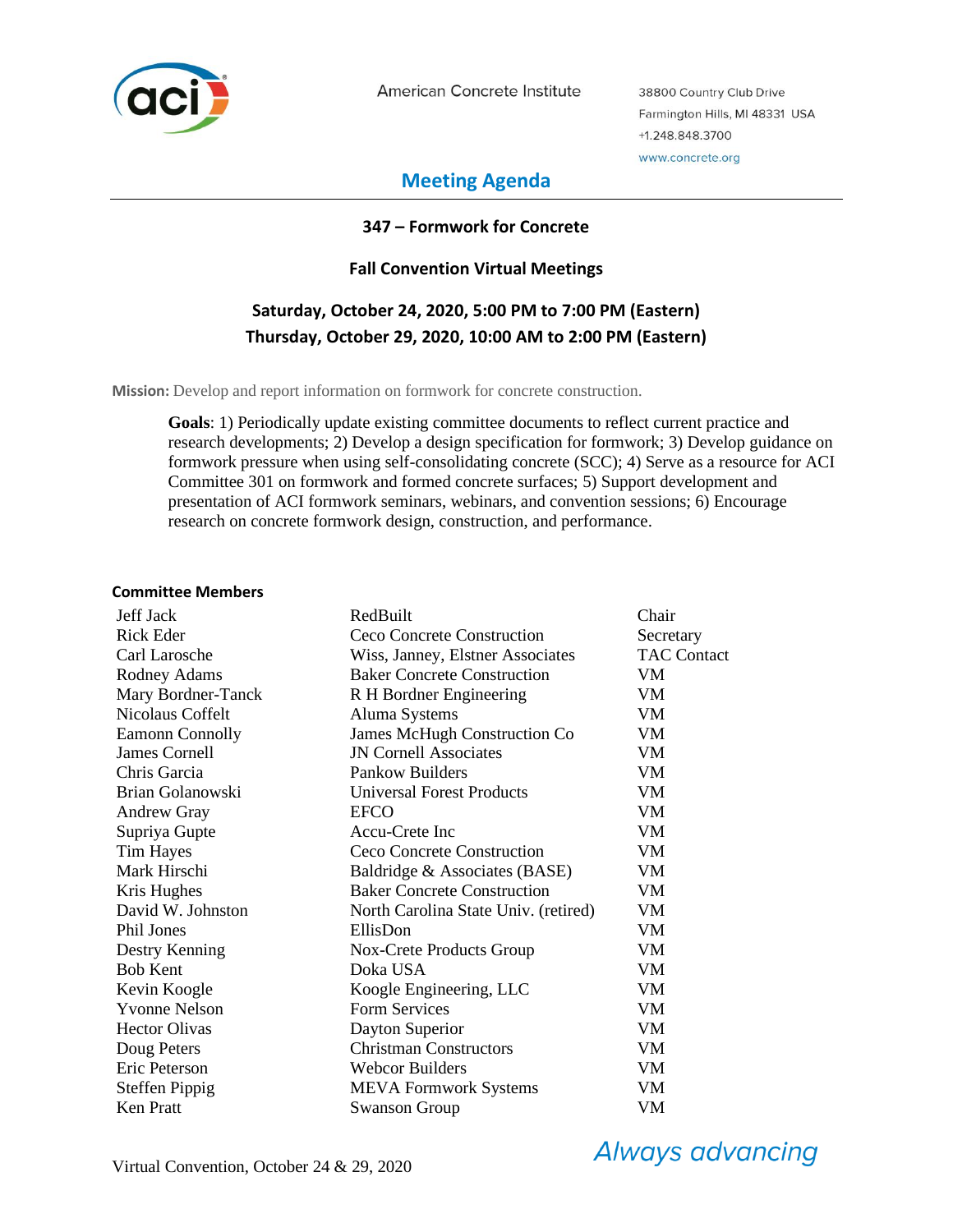## 347 – FORMWORK FOR CONCRETE AGENDA

| <b>Jeff Pritchett</b>     | Crimson Engineering                   | VM                       |
|---------------------------|---------------------------------------|--------------------------|
| Eduardo Rojas             | University of Queretaro               | VM                       |
| <b>Brian Ruegge</b>       | Kiewit Engineering                    | ${\it VM}$               |
| <b>Richard Ryon</b>       | <b>RMD Kwikform</b>                   | VM                       |
| Douglas Schoonover        | <b>Atlas Construction Supply</b>      | VM                       |
| Aviad Shapira             | Technion/Israel Institute of Tech.    | VM                       |
| John Simpson              | Simpson Engineering LLC               | VM                       |
| Peri Stivaros             | Feld Kaminetzky & Cohen-GEI           | VM                       |
| James Tkach               | Largo Concrete                        | VM                       |
| Daniel Toon               | United Forming Inc                    | VM                       |
| <b>Ralph Tulis</b>        | <b>Structures Consulting</b>          | VM                       |
| <b>Thomas West</b>        | <b>Barton Malow</b>                   | VM                       |
| <b>Scott Winch</b>        | <b>PERI Formwork Systems</b>          | VM                       |
|                           |                                       |                          |
| Gardner P (Jum) Horst     | <b>Horst and Associates</b>           | <b>Consulting Member</b> |
| Hai S. Lew                | <b>NIST</b>                           | <b>Consulting Member</b> |
| Rolf Spahr                | Spahr Consult                         | <b>Consulting Member</b> |
|                           |                                       |                          |
| <b>Valery Aladiev</b>     | <b>PERI Formwork Systems</b>          | AM                       |
| Aali R Alizadeh           | Giatec Scientific Inc                 | AM                       |
| Kim Basham                | KB Engineering LLC                    | AM                       |
| Eswar Burra               | <b>American Structural Concrete</b>   | AM                       |
| <b>Brian Carson</b>       | <b>Osburn Contractors</b>             | AM                       |
| George Charitou           | FormTec International                 | AM                       |
| Jennifer Clark            | Dun Par Engineered Form Co            | AM                       |
| Michael Core              | <b>Swinerton Builders</b>             | AM                       |
| Michael Damme             | Sundt                                 | AM                       |
| <b>Anthony DeCarlo</b>    | <b>TWC Concrete Services</b>          | AM                       |
| Sean Dingley              | Adb Engineering                       | AM                       |
| Jeff Drobny               | <b>UFP Concrete Forming Solutions</b> | AM                       |
| <b>Jeff Erson</b>         | Erson & Associates                    | AM                       |
| Noel Gardner              | Univ. of Ottawa (retired)             | AM                       |
| Sam Greenberg             | Dansco Engineering                    | AM                       |
| Danny Gumm                | <b>Sundt Construction</b>             | AM                       |
| Rishi Gupta               | University of Victoria                | AM                       |
| Jonathan Hawkins          | G C Concrete Construction             | AM                       |
| Michael Hernandez         | Parsons                               | AM                       |
| <b>Matthew Hummel</b>     | LendLease                             | AM                       |
| Rocky Janney              | Koogle Engineering                    | AM                       |
|                           | Missouri S&T                          | AM                       |
| Kamal Khayat<br>Chong Kim |                                       | AM                       |
| Jim Kretz                 | D.H. Charles Engineering              |                          |
| Antonio Limbardo          | Walbridge Company                     | AM                       |
|                           | <b>Engineered Devices Corp</b>        | AM                       |
| Andrew Lloyd              | <b>MEVA Formwork Systems</b>          | AM                       |
| Ward Malisch              | <b>ASCC</b>                           | AM                       |
| Daniel McAuliffe          | <b>Morley Construction</b>            | AM                       |
| Richard McCarthy          | Swedish Concrete Assoc.               | AM                       |
| Robert Opie               |                                       | AM                       |
| Andy Pearson              | EFCO Corp.                            | AM                       |
| Michael Pedraza           | <b>United Forming</b>                 | AM                       |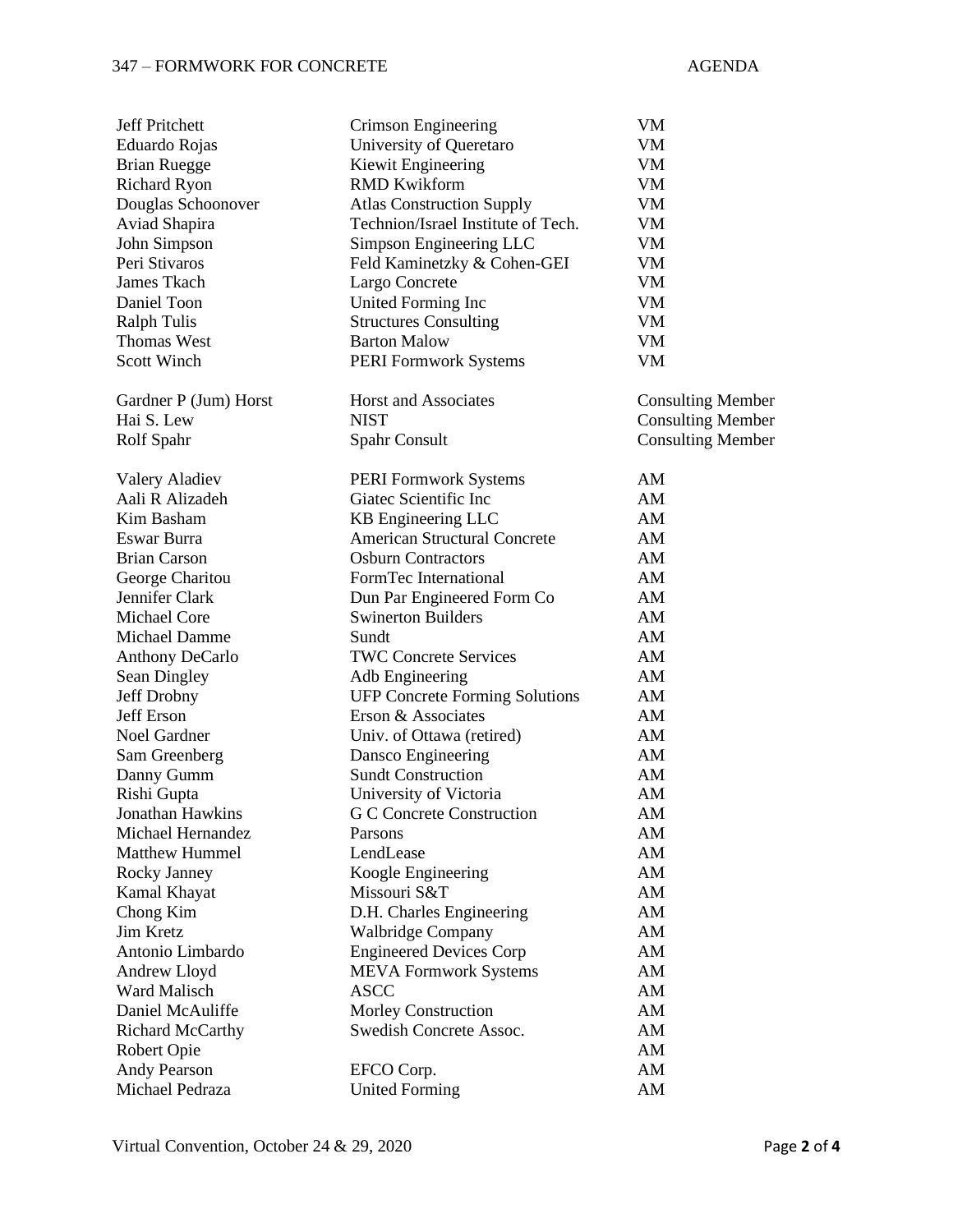#### 347 – FORMWORK FOR CONCRETE AGENDA

| <b>Bill Phillips</b>  |                                  | AM |
|-----------------------|----------------------------------|----|
| Rob Rowe              | Pacific Wood Laminates           | AM |
| Robert Schulthorpe    | <b>ICF-MA</b>                    | AM |
| <b>Gunter Sengel</b>  | Ishebeck USA                     | AM |
| Amerald Simanungkalit | <b>Titan Formwork Systems</b>    | AM |
| John Snyder           | <b>Voidform Products</b>         | AM |
| Todd Solar            | Jobsite Supply                   | AM |
| Adrian Soto           | Aluma Systems                    | AM |
| John Suther           | <b>Wayne Brothers</b>            | AM |
| Amy Trygestad         | Concrete Reinforcing Steel Inst. | AM |
| Eric Twomey           | Simpson Gumpertz & Heger         | ΑM |
| Edward Ulrich         | <b>Ulrich Engineers</b>          | AM |
| Kavya Vallurupalli    | Missouri S&T                     | ΑM |
|                       |                                  |    |

## **Saturday Working Meeting – (10/24/20)**

## **1. Call to Order (5:00-5:15)**

- 1.1 Introduction of Members and Visitors (Virtual Roll Call)
- 1.2 Announcements

## **2. Design Specification for Formwork (5:15-7:00)**

2.1 Develop content and plan for upcoming ballot

#### **3. Adjournment (7:00)**